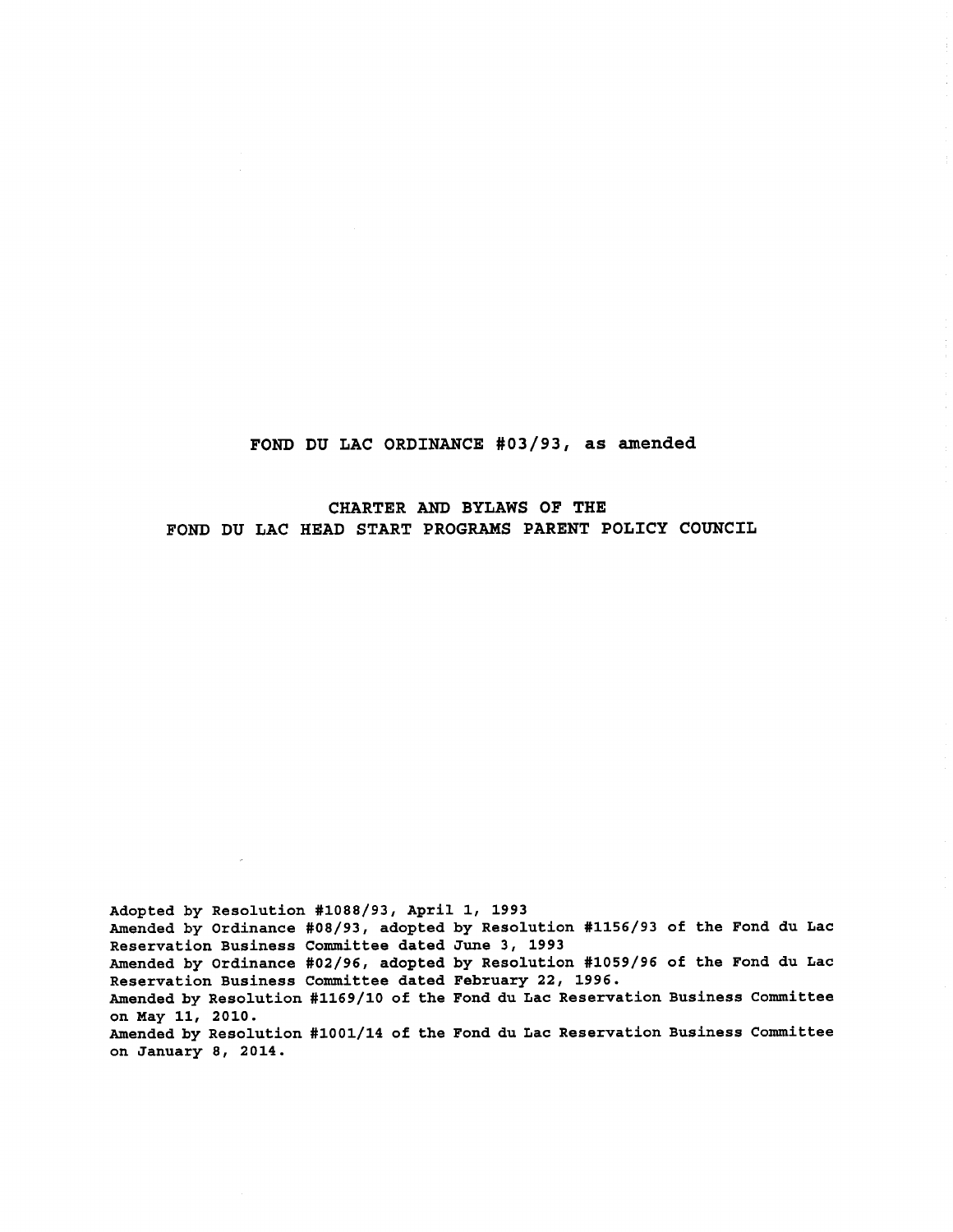## **FOND DU LAC ORDINANCE #03/93, as amended**

## **CHARTER AND BYLAWS OF THE FOND DU LAC HEAD START PROGRAMS PARENT POLICY COUNCIL**

Pursuant to the authority granted by Article VI of the Revised Constitution of the Minnesota Chippewa Tribe, and as recognized under Section 16 of the Indian Reorganization Act, 25 U.S.C. § 476, the Fond du Lac Reservation Business Committee, as the Governing Body of the Fond du Lac Band of Lake Superior Chippewa, does hereby charter and prescribe the bylaws for the Fond du Lac Head Start Programs Parent Policy Council to engage in those activities prescribed herein relating to the operation of the Fond du Lac Head Start and Early Head Start Programs.

101. Name. The name of the organization shall be the Fond du Lac Head Start Programs Parent Policy Council (hereinafter referred to as the "Policy Council").

**102. Purposes.** The purposes of the Policy Council shall be to promote the successful operation of the Fond du Lac Head Start and Early Head Start Programs by coordinating an ongoing dialogue between parents and staff of the Programs; to advise the Fond du Lac Reservation Business Committee with respect to the development and implementation of the Programs in a manner which is consistent with the objectives and regulations prescribed by the United States Department of Human Services; and to facilitate the utilization of all available community resources towards the achievement of Program objectives.

**103. Attributes.** The Policy Council is a subdivision of the Fond du Lac Band of Lake Superior Chippewa, and the actions taken by the Policy Council shall be imbued with those privileges and immunities inherent to the Fond du Lac Band, except as limited herein. Nothing in this Charter and Bylaws shall be deemed or construed as a waiver of the sovereign immunity of the Fond du Lac Band, or to constitute consent by the Fond du Lac Reservation Business Committee or the Policy Council to suit, except as provided herein.

**104. Membership.** The Policy Council shall consist of six (6) members and two (2) alternates, who shall be selected by the procedures prescribed under Article 105 of this Charter and Bylaws, at least fifty percent (50%) of whom shall be the parent or guardian of a child currently enrolled in the Head Start or Early Head Start Programs, plus representatives of the community; and at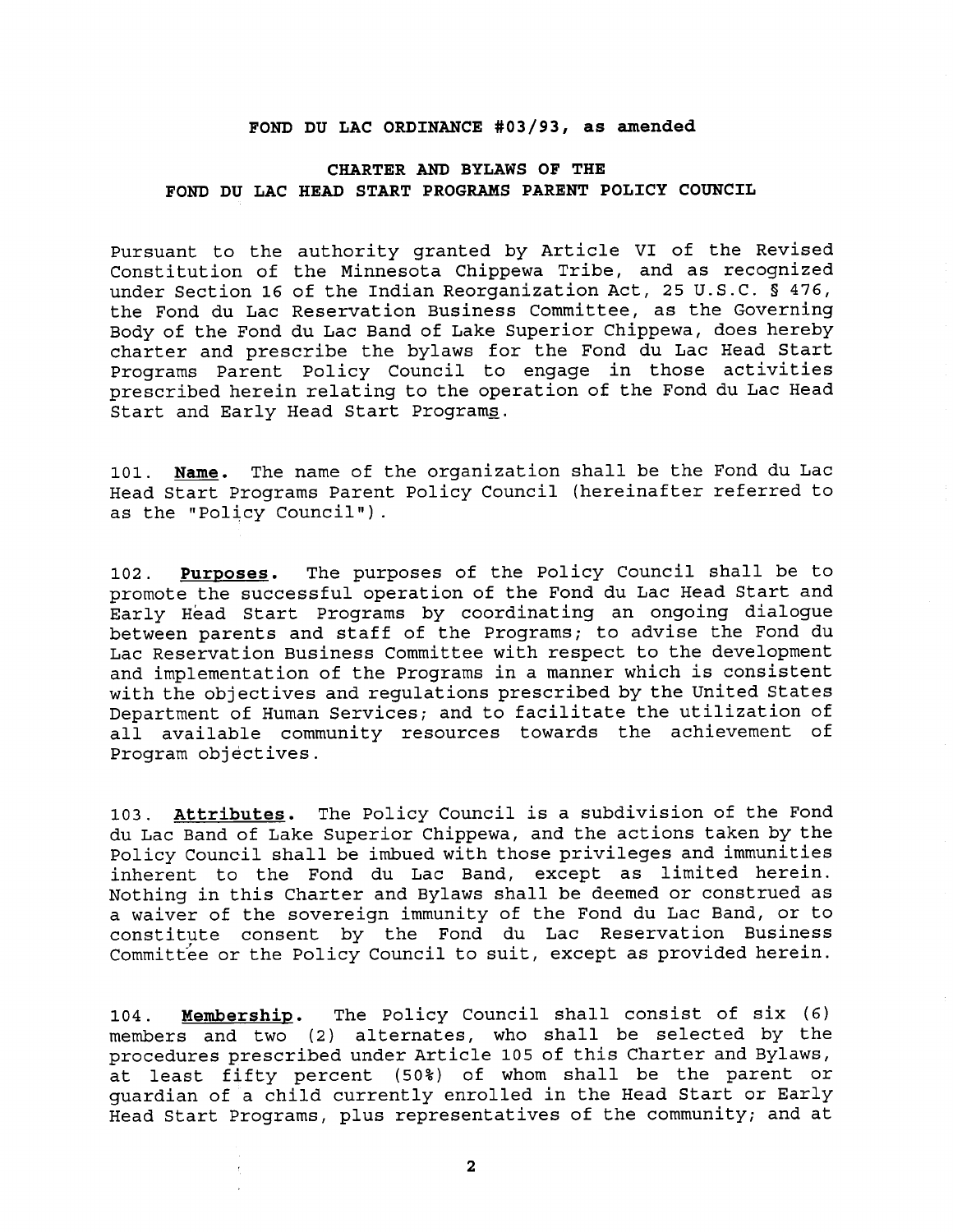least one of whom shall represent each Head Start and Early Head Start Center operated under this Charter and Bylaws. The maximum period of membership on the Policy Council for any individual shall be three (3) years.

 $\mathcal{E}$ 

105. **Selection of Members.** Members of the Policy Council shall be selected according to the following procedures:

- a. Each September the Policy Council shall hold elections<br>for all six (6) positions on the Policy Council. All for all six (6) positions on the Policy Council. parents or guardians of children currently enrolled in the Fond du Lac Head Start or Early Head Start Programs shall be eligible to vote in those elections. Each Policy Council member will read and sign a code of conduct and confidentiality acknowledgment form.
- b. The Policy Council shall notify the Reservation Business Committee of the election results within ten (10) days of the election, and shall make such recommendations to the Reservation Business Committee for appointments to the Policy Council as are consistent with Article 104 of this Charter and Bylaws.
- c. The Reservation Business Committee shall make the final decision with respect to all appointments to the Policy Council and the Head Start Director will notify the appointees.
- d. The Reservation Business Committee may appoint temporary members to the Policy Council, consistent with Article 104 of this Charter and Bylaws, as necessary to serve out the remainder of existing terms on the Policy Council. The Reservation Business Committee may request and consider the recommendations of the Head Start Programs Parent Policy Council in making such temporary appointments.

106. **Removal or Suspension of Members.** A member of the Policy Council may be removed by the Reservation Business Committee for misconduct, malfeasance, missing three (3) consecutive meetings of the Policy Council, which shall include any Special Meetings called in accordance with Section 109(b),disqualification under Article 104 of this Charter and Bylaws, or crimes of moral turpitude. Where a member of the Policy Council has been charged with a crime of moral turpitude, or where the Reservation Business Committee has considered reliable allegations of such conduct, the Reservation Business Committee may suspend that member until such time as that member has been exonerated of those charges or allegations. The Policy Council may recommend removal or suspension of a Policy

**3**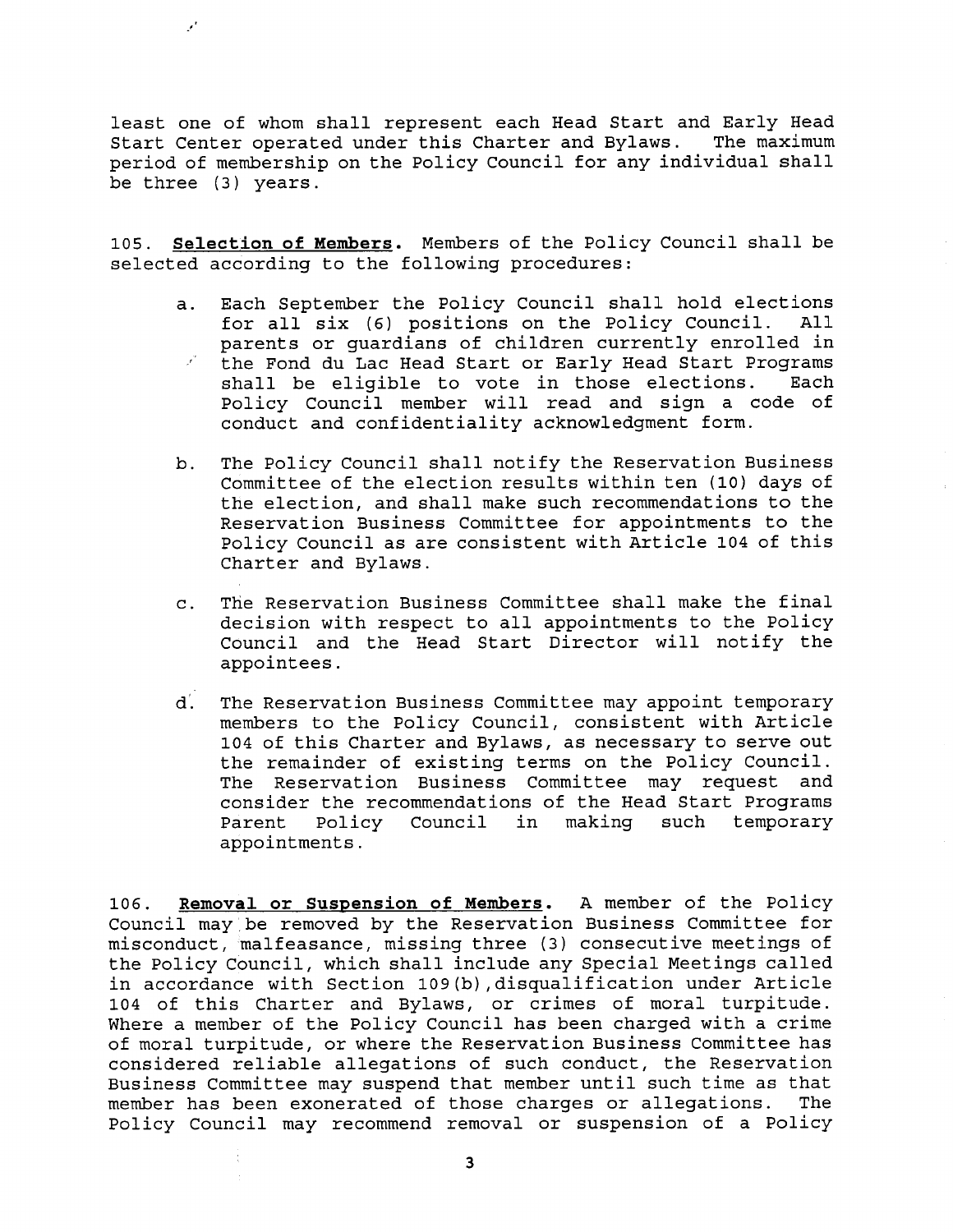Council member to the Reservation Business Committee for any of the above-stated reasons, provided that the conduct at issue is reasonably substantiated.

**107. Officers.** The Policy Council shall elect from among its members a Chairperson, a Vice-Chairperson, a Secretary/Treasurer, and such other officers as may be necessary to Program purposes, subject to the approval of the Reservation Business Committee. Elections shall occur during the first meeting of the term year, or at the earliest convenience of the Policy Council. The Chairperson shall preside at all meetings of the Policy Council or, in the absence of the Chairperson, the Vice-Chairperson shall preside. The Chairperson shall have the responsibility to see that all the functions of the Policy Council are satisfactorily conducted and shall perform all general responsibilities which are inherent to that office. The Secretary shall prepare and maintain the minutes of the Policy Council and shall provide copies of Policy Council minutes to the Reservation Business Committee within ten (10) days of approval. An officer may be removed from that office by majority vote of a quorum of the Policy Council and approval of the Reservation Business Committee.

## 108. Functions of the Policy Council.

 $\mathcal{L}$ 

- a. **Mandatory Functions.** The Policy Council shall perform the following mandatory functions:
	- 1. Serve as a link between public and private<br>organizations, the Delegate Agency Policy organizations, the Delegate Agency Policy Committees, Neighborhood Councils, the Grantee, the Reservation Business Committee and the community it serves.
	- 2. Have the opportunity to initiate suggestions and ideas for program improvements and to receive a report on action taken by the administering agency with regard to its recommendations.
	- 3. Plan, coordinate and organize agency-wide activities for parents with the assistance of staff.
	- 4. Approve the selection of Delegate Agencies.
	- 5. Recruit volunteer services from parents, community residents and community organizations, and mobilizes community resources to meet identified needs.

**4**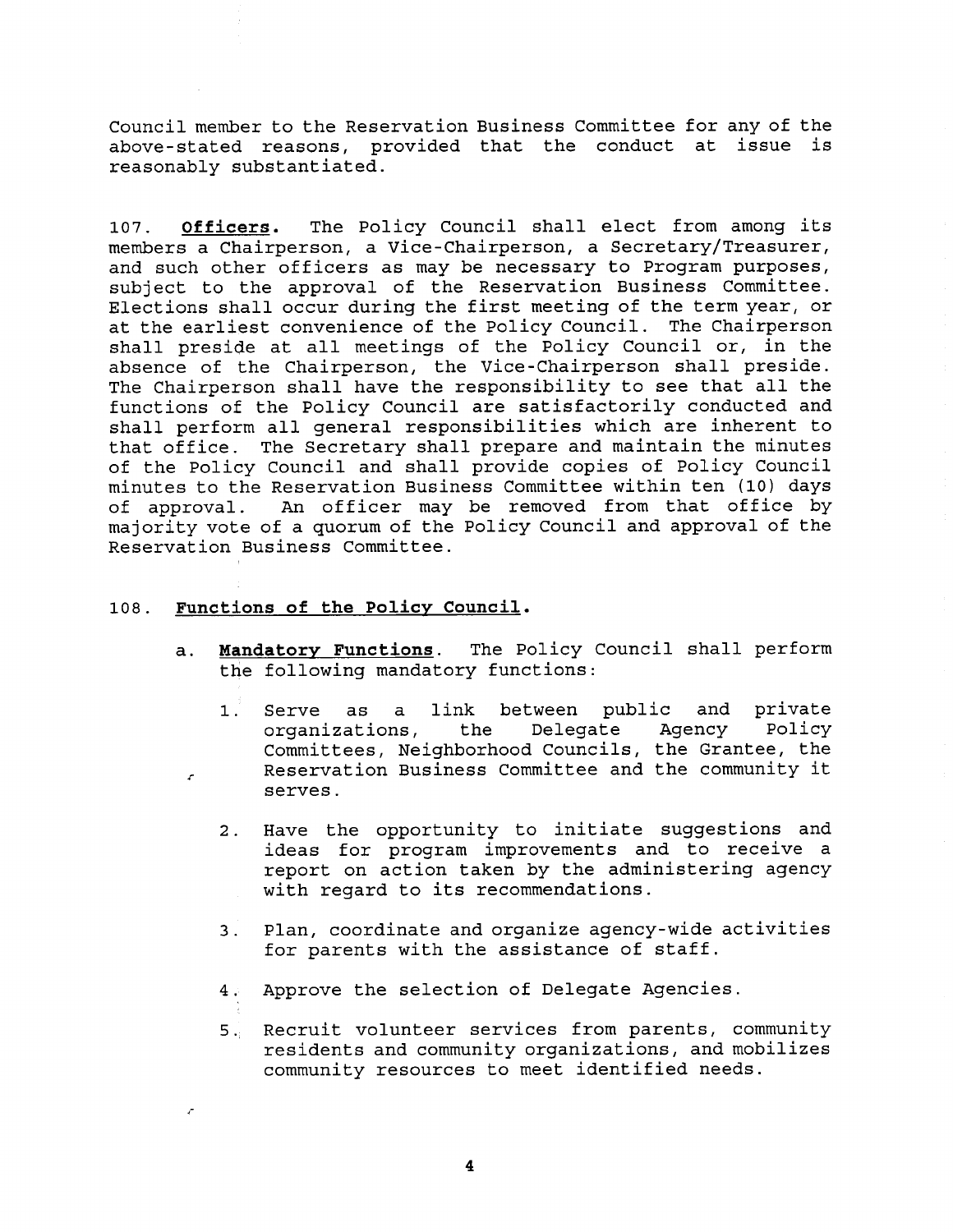- 6. Distribute Parent Activity funds to Policy Committees.
- b. **Advisory Functions.** The Policy Council shall advise the Reservation Business Committee, to the extent that the Reservation Business Committee expressly delegates such responsibilities to the Policy Council by separate Ordinance, on the following matters related to the operation of the Fond du Lac Head Start Programs:
	- 1. Establishment of the goals of the Head Start and Early Head Start Programs and identification of the means of achieving those goals consistent with this Charter and Bylaws and federal guidelines.
	- 2. Development of plans to utilize available community resources towards the achievement of Programs purposes and objectives.
	- 3. Recommendation of criteria for the selection of children consistent regulations.
	- 4. Establishment of such subcommittees as are necessary to the achievement of Program objectives as provided under Article 110 of this Charter and Bylaws and applicable federal guidelines.
	- 5. Recommendation of which services should be provided to neighborhood centers.
	- 6. Recommendation of such supplemental personnel policies to those of the Reservation Business committee as are necessary to comply with federal regulations, including criteria for hiring and firing Head Start and Early Head Start staff, career development plans and grievance procedures.
	- 7. Recommendation of the hiring and firing of the Head<br>Start Division Director and staff. The Policy Start Division Director and staff. The Policy<br>Council may appoint one of its members to may appoint one of its participate in the screening and interview process in employee selection.
	- 8. Identification of child development needs in the area to be served.
	- 9. Monitor the Programs to assure the acquisition of space, equipment and supplies sufficient to meet Program requirements.

**5**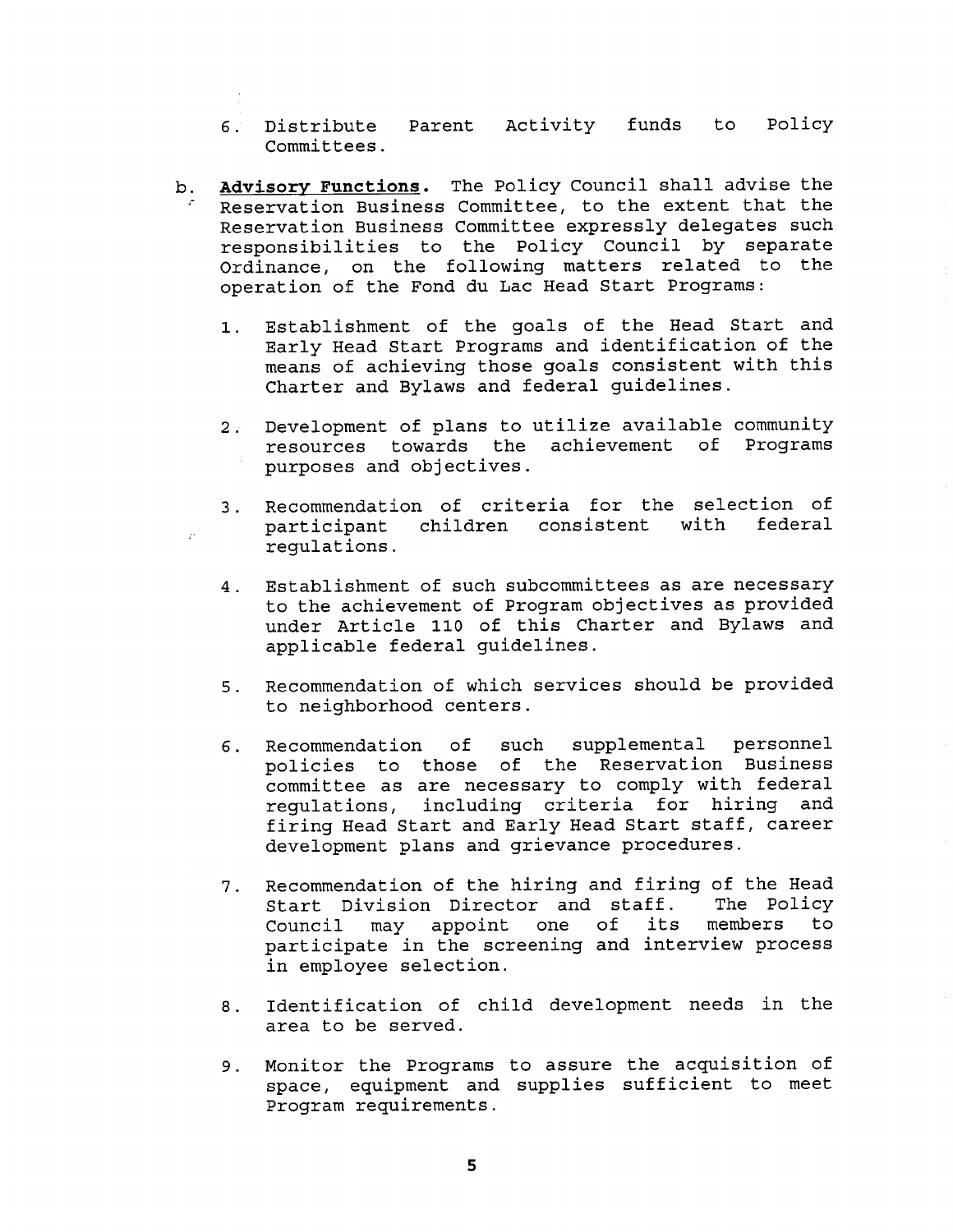109. **Meetings.** All meetings of the Policy Council shall be conducted in accordance with the Rules of Order and Code of Conduct prescribed under Articles 112 and 113 of this Charter and Bylaws.

- a. **Regular Meetings.** Regular Meetings of the Policy Council shall be held once a month. A written notice of a Regular Meeting must be sent to each member of the Policy Council by the Secretary who shall inform members by mail, email, or in person, at least seven (7) calendar days prior to the meeting, specifying the agenda, place, date and time of the meeting.
- b. **Special Meetings.** Special Meetings of the Policy Council may be called by the Chairperson or by any three (3) members of the Policy Council. A written notice must be sent to each member of the Policy Council by the Secretary, who shall inform members by mail, email, or in person, at least three (3) calendar days prior to the meeting specifying the purpose, place, date and time of the meeting and shall include the names of those members responsible for calling the meeting. No business shall be conducted at the Special Meeting except as specified in the written notice.
- **c. Executive Sessions.** The Chairperson or a majority of the Policy Council may call an executive session after a legally-convened meeting of the Policy Council, having established a quorum and by a majority vote of members present, for the consideration of matters of a highly sensitive or confidential nature, or for consultation with the tribal attorney relating to matters of a legal nature. Consistent with Subsection (e) of this Article, an Executive Session shall be only for the purpose of enabling a full and frank discussion, and any vote taken must be in an open meeting.
- **d. Ouorum.** A quorum shall consist of at least three (3) members, at least one of whom shall be the Chairperson or Vice-Chairperson. If a quorum is present, the affirmative vote of the majority of members present shall be necessary for the adoption of any matter voted upon. A majority of members present, though less than a quorum, may adjourn the meeting.
- **Open Meeting Requirement.** All meetings of the Policy e. Council shall be open to the interested public. Head Start and Early Head Start staff may attend at the request of the Policy Council. Participation by interested parties shall be in accordance with the Rules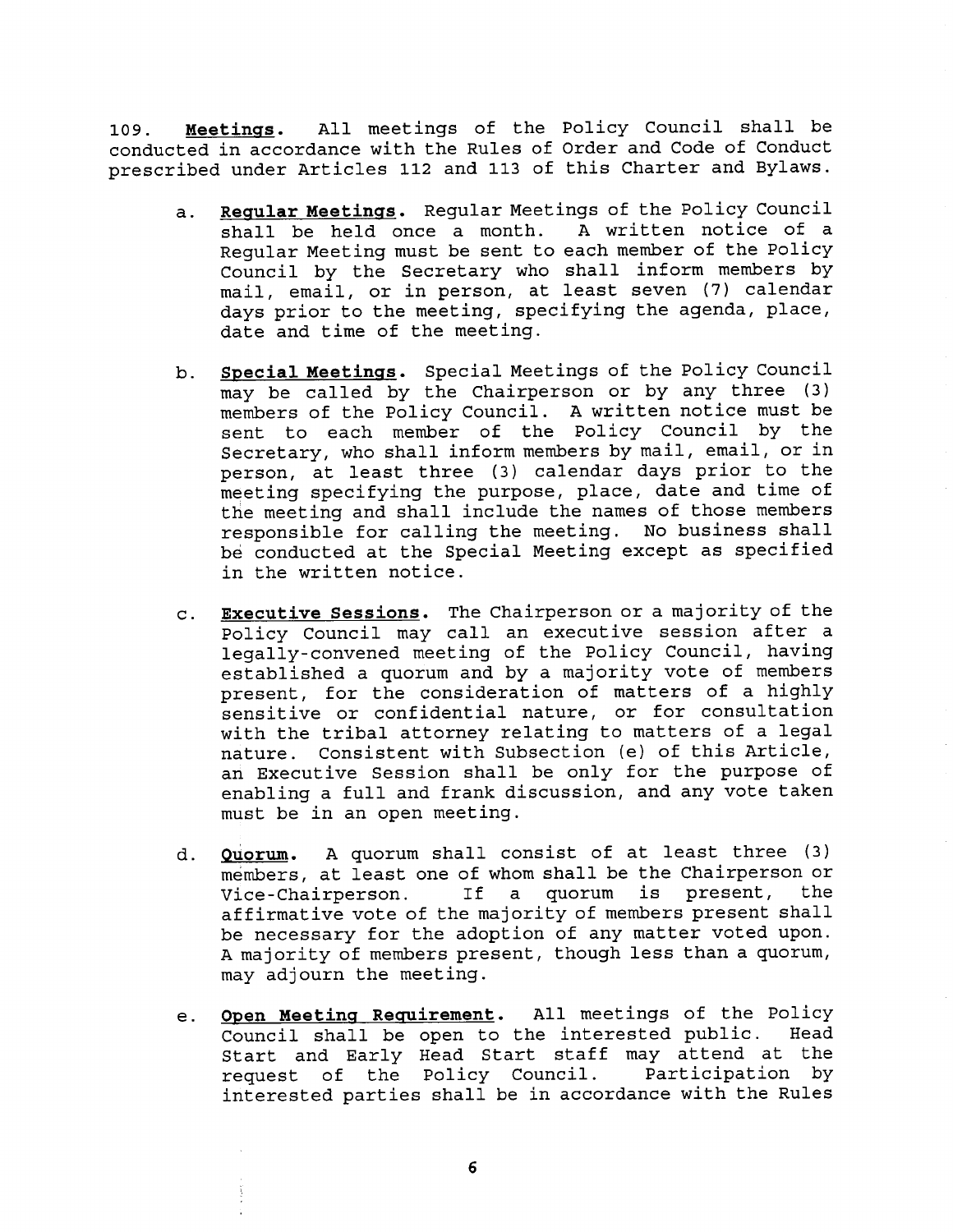of Order prescribed under Article 112 of this Charter and Bylaws.

f. **Absences.** If a Policy Council member must miss a regular or duly-called special meeting, he/she will contact the Policy Council Chairperson, either by phone or email, and inform him/her of their need to be absent from the meeting. If the Chairperson must miss a meeting, he/she will contact the Vice-Chairperson, either by phone or email, and inform him/her their need to be absent from the meeting. The members' absence will be duly noted in the Policy Council minutes of the meeting from which the member is absent.

**110. Subcommittees.** The Policy Council may establish from its membership standing or ad hoc subcommittees to work on any special problems or projects related to the following areas: budget, social activities, education, and personnel.

**111. Funds.** The Policy Council shall obtain money necessary to the achievement of Program objectives through fund raising projects or such other means as are deemed necessary and appropriate by the Policy Council. All Policy Council funds shall be deposited in an account established for the Policy Council with the Fond du Lac Program Accounting Department. The Policy Council shall determine by vote what debts are to be paid from that account. All Policy Council expenditures shall be authorized by both the Chairperson and the Secretary/Treasurer.

**112. Rules of Order.** All meetings of the Policy Council shall be conducted in accordance with Robert's Rules of Order.

**113. Policy Council Code of Conduct.** The following standards of conduct shall apply to members of the Policy Council in carrying out Policy Council functions:

- a. The purposes of the Policy Council are coordinative and advisory and not administrative, and the performance of administrative and professional functions within the Programs should be left to the appropriate staff, who should be accorded the respect and consideration due professional personnel.
- b. The Policy Council is not a political body, and the use of one's membership in the Policy Council to advance personal positions which are not directly related to the Policy Council's purposes is inappropriate.